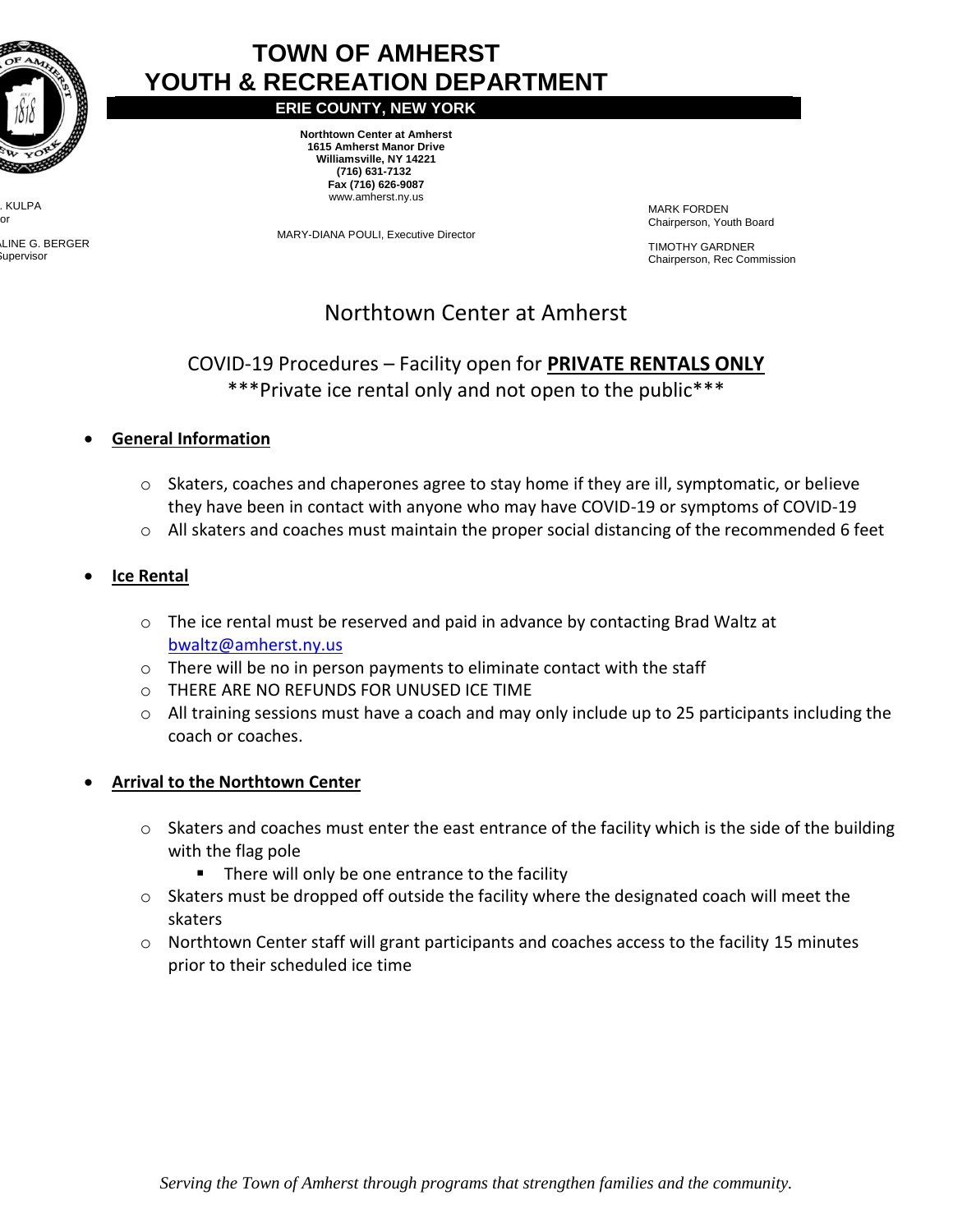#### **\*\*\*NEXT PAGE\*\*\***

#### **Arrival to the Northtown Center (continued)**

- $\circ$  All staff, skaters and coaches must wear a mask while in the facility except for on ice activity
- o Skaters and coaches must follow the signage to properly enter the facility
- o The accessible entrance will be for those who have a physical disability
- $\circ$  Skaters and coaches will be allowed in the facility 15 minutes prior to the start of their designated sessions
- $\circ$  Once the entire group has arrived Northtown Center staff will allow entrance to the facility
- $\circ$  Skaters must arrive to the facility completely dressed and ready to skate except for skates and/or helmet
- $\circ$  Late skaters and coaches will not be allowed in the facility and no ice rental refunds will be given
- o Parents, guardians and spectators are not allowed in the facility

#### **Inside the Northtown Center**

- $\circ$  Bathrooms will be open for patrons but skaters will not be allowed to change in the bathroom
- o Locker rooms will remain locked and unavailable
- o Water fountains will be closed off and skaters must bring their own water bottle
- $\circ$  Trash can lids will remain open so patrons will not need to touch the lids to throw anything out
- o Hand sanitizer will be fully stocked and readily available
- o Coaches and skaters should use hand sanitizer immediately upon entering the building
- $\circ$  Properly social distanced space will be available for the skaters to put on their skates and/or helmet
- o Designated areas will be marked 8 feet apart for skaters to store their personal items (i.e. sandals, sneakers, etc.) as locker rooms will be locked and unavailable
- $\circ$  No bags will be allowed in the facility
- o Skate rental will not be open and is not allowed
- $\circ$  Coaches must wipe down and sanitize, with provided supplies, their area after each session
- $\circ$  A designated employee will continuously monitor and clean the high-traffic areas